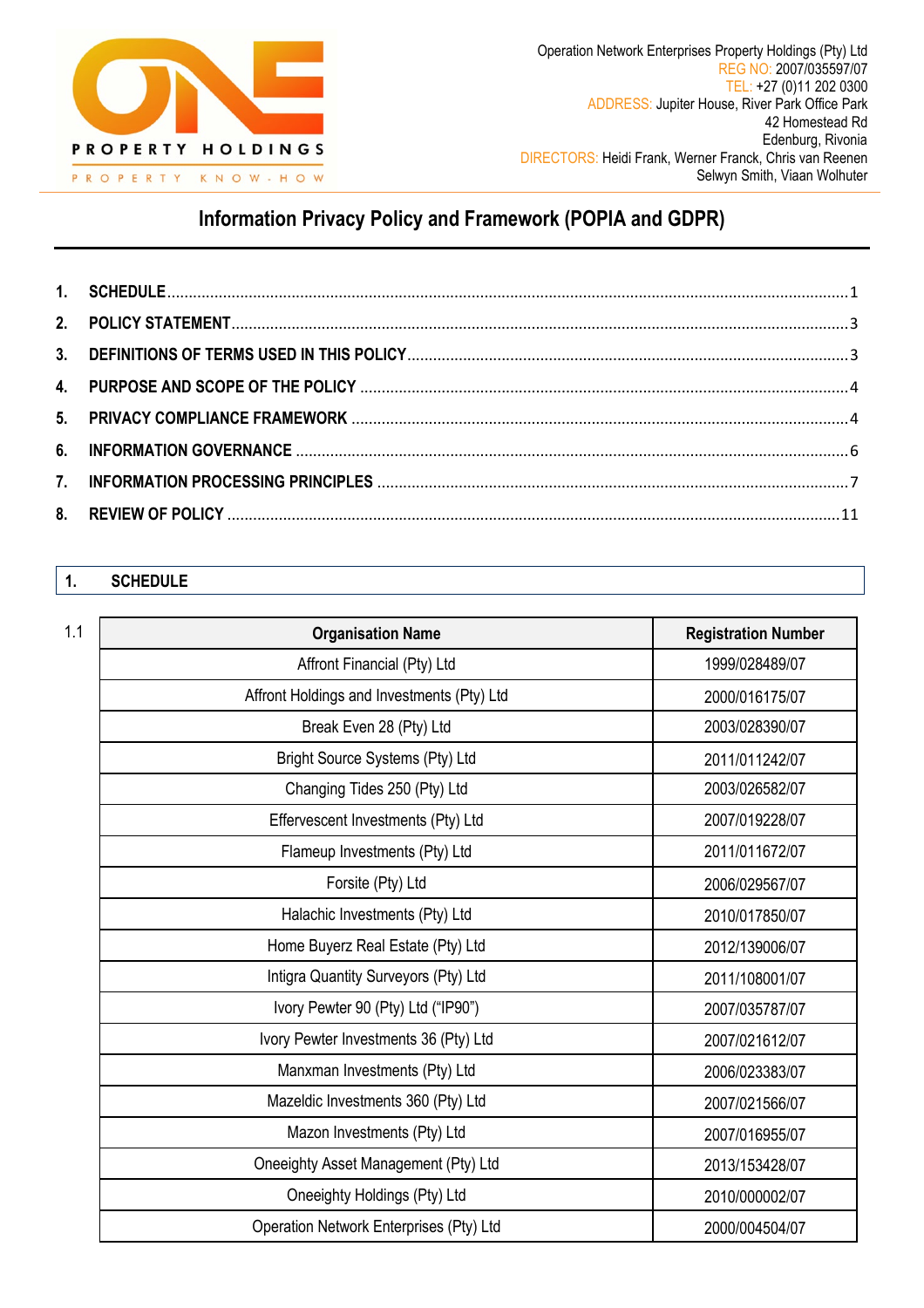| Operation Network Enterprises Property Holdings (Pty) Ltd                                                                       | 2007/035597/07 |
|---------------------------------------------------------------------------------------------------------------------------------|----------------|
| Patamar Holding 21 (Pty) Ltd                                                                                                    | 2000/021236/07 |
| Periscopic Property Management (Pty) Ltd                                                                                        | 2002/000683/07 |
| Powercourt Trade and Invest 6 (Pty) Ltd                                                                                         | 2009/009753/07 |
| Sapphire Cove Investments 20 (Pty) Ltd                                                                                          | 2006/007899/07 |
| Sapphire Cove Investments 4 (Pty) Ltd                                                                                           | 2003/019295/07 |
| Sasolburg Junction JV<br>[Unincorporated joint venture between IP90 and Luvon Investments (Pty) Ltd]                            |                |
| Serica Investments (Pty) Ltd                                                                                                    | 2006/023815/07 |
| Soloprop 1085 (Pty) Ltd                                                                                                         | 2000/005875/07 |
| Veritas 100 (Pty) Ltd                                                                                                           | 2007/035601/07 |
| Veritas 200 (Pty) Ltd                                                                                                           | 2004/018350/07 |
| Veritas 1000 (Pty) Ltd                                                                                                          | 2019/236371/07 |
| Vertias Project Management (Pty) Ltd                                                                                            | 2007/035605/07 |
| Anfield Road Props (Pty) Ltd                                                                                                    | 2007/032575/07 |
| Boyno Trade and Invest (Pty) Ltd                                                                                                | 2015/220878/07 |
| Bright Ally Investments (Pty) Ltd                                                                                               | 2014/014549/07 |
| Diecel Trade and Invest (Pty) Ltd                                                                                               | 2015/244523/07 |
| Enyuka Asset Management Joint Venture<br>[Unincorporated joint venture between OEAM2 and Emira Property Fund Ltd]               |                |
| Enyuka Prop Holdings (Pty) Ltd                                                                                                  | 2016/054882/07 |
| The Hatfield Joint Venture<br>[Unincorporated joint venture between BAI and Hatvest (Pty) Ltd]                                  |                |
| Inani Prop Holdings (Pty) Ltd                                                                                                   | 2014/155396/07 |
| Inani Asset Management Joint Venture<br>[Unincorporated joint venture between OEAM2 and Zungu Investments Company<br>(Pty) Ltd] |                |
| Oneeighty Asset Management Two (Pty) Ltd ("OEAM2")                                                                              | 2016/167851/07 |
| Oneeighty Holdings International (Pty) Ltd                                                                                      | 2016/428220/07 |
| Oneeighty Holdings Two (Pty) Ltd                                                                                                | 2016/167728/07 |
| Bespoke Property Investments (Pty) Ltd                                                                                          | 2021/744654/07 |

# 1.4 Physical address of the Organisations

c/o ONE Property Holdings, Jupiter House West, Riverpark Office Park, 42 Homestead Road, Edenburg, Rivonia, Johannesburg, 2191

1.5 Email address changes changes changes and changes changes and changes changes and chayse @oneholdings.co.za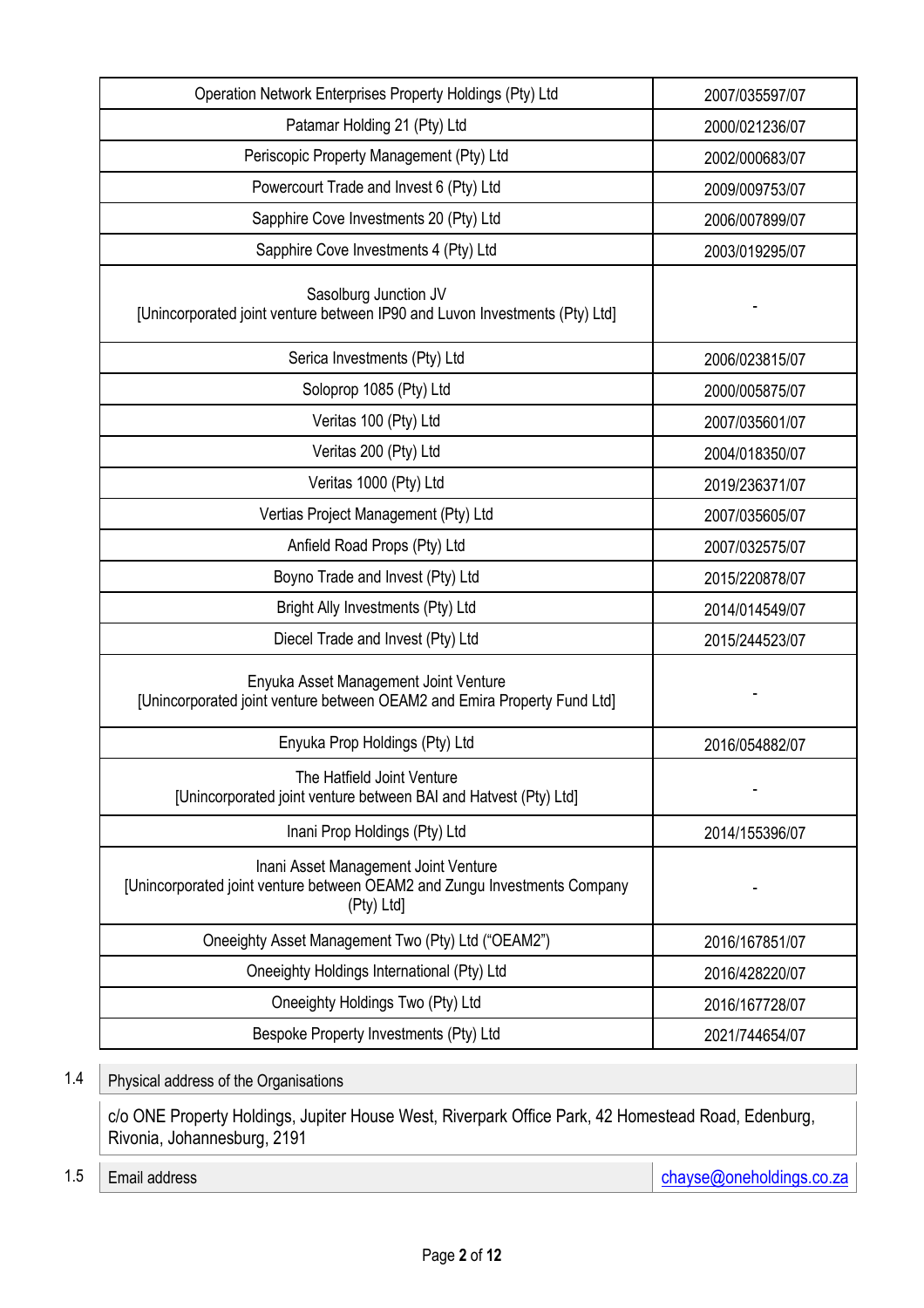## <span id="page-2-0"></span>**2. POLICY STATEMENT**

- 2.1. ONE Property Holdings is a group of companies whose business is focused on property investments, property management and value creation for our stakeholders. Every person who we engage with and collect personal information from has rights with regard to how their personal information is handled and protected. In order to carry out our business and provide the services to our stakeholders, the organisations set out in item 1 of the Schedule **(together hereinafter referred to as the "Organisations"; "Organisation" in the singular and "Organisation(s)" in respect of any one or more Organisation(s)"** may collect, store and process personal information about:
	- 2.1.1. employees;
	- 2.1.2. customers (our tenants);
	- 2.1.3. consumers;
	- 2.1.4. service providers / suppliers; and
	- 2.1.5. business contacts.
- 2.2. The Organisations recognise the need to treat this information in an appropriate and lawful manner. The Organisations are committed to complying with their obligations in this regard in respect of all personal information they handle, in a manner which maintains the confidence of the Organisation's customers, service providers / suppliers, business contacts and employees.
- 2.3. The Protection of Personal Information Act no. 4 of 2013 ("**POPIA**") and regulations (2018) relate to identifiable, living, natural persons and identifiable, existing, juristic persons. The European Union General Data Protection Regulation ("**GDPR**") only relates to the information of European Citizens (natural persons). Additional privacy legislation may also be applicable should the Organisations also conduct business in another country.
- 2.4. The types of information that the Organisations may be required to handle include details of current, past and prospective employees, service providers / suppliers, customers, consumers and other business contacts that the Organisations communicate with. The information would typically include names, addresses, email addresses, dates of birth, identity / passport numbers, phone numbers, private and confidential information and, potentially, special personal information. In addition, the Organisations may occasionally be required to collect and use certain additional types of personal information to comply with the requirements of the law.
- 2.5. The information may be stored on paper, electronically or by other media and is subject to certain legal safeguards specified in POPIA and GDPR, and potentially other applicable acts and regulations. The provisions of POPIA and GDPR impose restrictions on how the Organisations may collect and process the personal information in question.
- 2.6. This information privacy policy ("**Policy**") may be amended from time to time. Any breach of this Policy will be taken seriously by the Organisation(s) concerned and may result in disciplinary action being taken, which could include dismissal.

## <span id="page-2-1"></span>**3. DEFINITIONS OF TERMS USED IN THIS POLICY**

#### 3.1. **POPIA Definitions**

- 3.1.1. "**data subject**" means all living, identifiable natural or juristic persons about whom the Organisation(s) hold personal information or special personal information;
- 3.1.2. "**operator**" means a person who processes personal information for a responsible party in terms of a contract or mandate, without coming under the direct authority of that party.
- 3.1.3. "**personal information**" means information relating to an identifiable, living, natural or juristic person, including (i) factual information, such as identity and passport numbers, names, addresses, phone numbers, email addresses and the like, or (ii) opinions regarding a data subject, such as a performance appraisal;
- 3.1.4. "**processing POPIA**" means any operation or activity, whether or not by automatic means, concerning personal information, including the: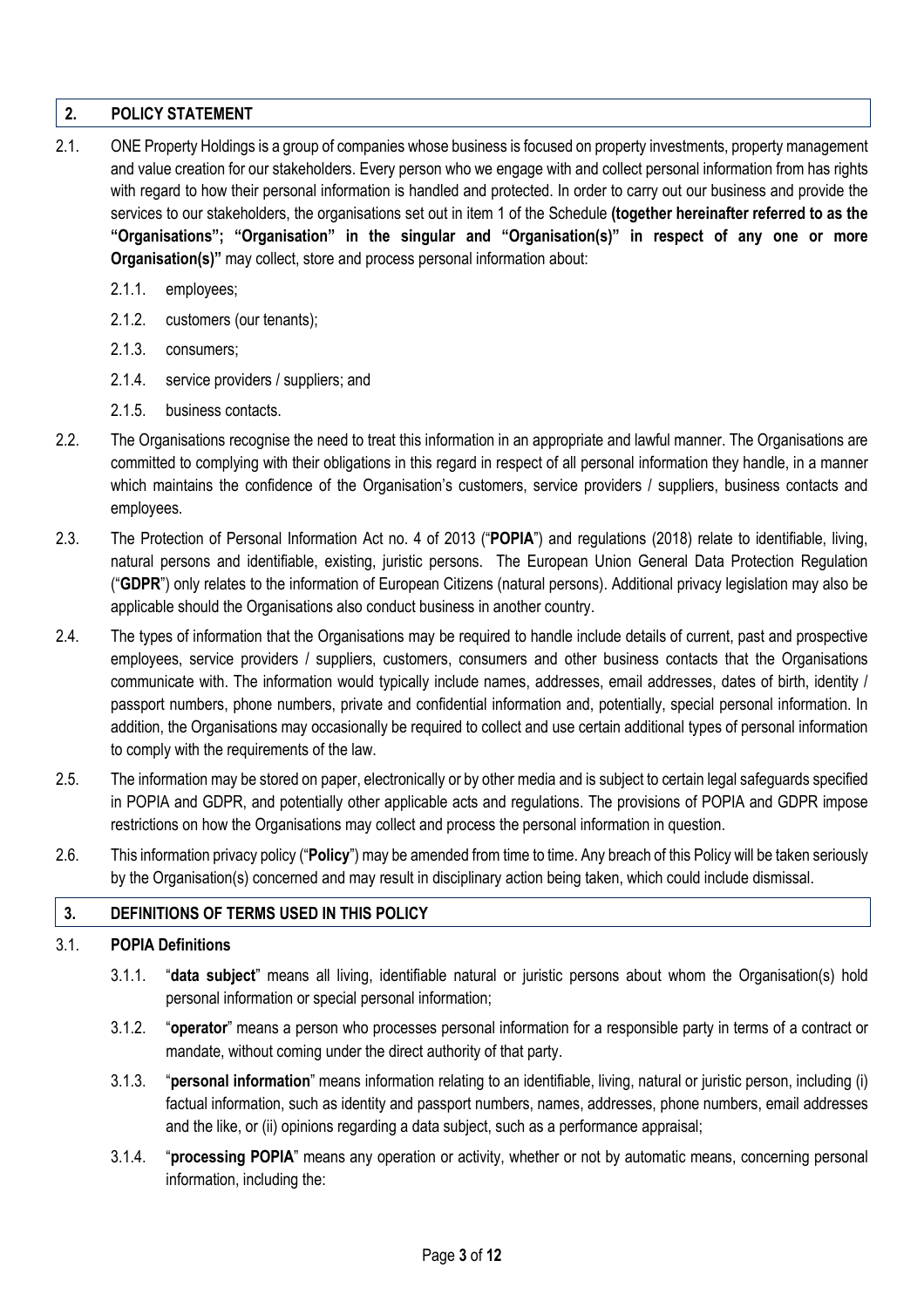- 3.1.4.1. collection, receipt, recording, organisation, collation, storage, updating or modification, retrieval, alteration, consultation or use of personal information;
- 3.1.4.2. dissemination of such information by means of transmission, distribution or making available in any other form; or
- 3.1.4.3. merging, linking, as well as restriction, degradation, erasure or destruction of information;
- 3.1.5. "**responsible party**" means a public or private body, or any other person which, alone or in conjunction with others, determines the purpose of and means for processing personal information; and
- 3.1.6. "**special personal information**" means more sensitive information about an individual that pertains to racial or ethnic origins, political, religious or philosophical beliefs, health or sexual life, trade union membership or political persuasion, biometric information or criminal behaviour (to the extent that such criminal behaviour relates to the alleged commission by a data subject of an offence or any proceedings in respect of any offence allegedly committed by a data subject, which can only be processed under strict conditions and will usually require the express written consent of the data subject concerned.

## 3.2. **GDPR Definitions**

- 3.2.1. "**controller**" means the natural or legal person, public authority, agency or other body which, alone or jointly with others, determines the purposes and means of the processing of personal data. Where the purposes and means of such processing are determined by union or member state law, the controller or the specific criteria for its nomination may be provided for by Union or Member State law;
- 3.2.2. "**personal data**" means any information relating to an identified or identifiable natural person ("**data subject**"). An identifiable natural person is one who can be identified, directly or indirectly, in particular by reference to an identifier such as a name, an identification number, location data, an online identifier or to one or more factors specific to the physical, physiological, genetic, mental, economic, cultural or social identity of that natural person; and
- 3.2.3. "**processing GDPR**" means any operation or set of operations which is performed on personal data or on sets of personal data, whether or not by automated means, such as collection, recording, organisation, structuring, storage, adaptation or alteration, retrieval, consultation, use, disclosure by transmission, dissemination or otherwise making available, alignment or combination, restriction, erasure or destruction; and
- 3.2.4. "**processor**" means a natural or legal person, public authority, agency or other body which processes personal data on behalf of the controller.

#### <span id="page-3-0"></span>**4. PURPOSE AND SCOPE OF THE POLICY**

- 4.1. This Policy sets out the Organisations' general rules and the important legal conditions that must be satisfied in relation to the collecting, obtaining, handling, processing, storage, transportation and destruction of identifiable personal and special personal information.
- 4.2. This Policy also describes the privacy compliance framework and information governance of the Organisation(s) in detail.
- 4.3. This Policy is applicable to all (i) employees, (ii) contractors, (iii) visitors, and / or (iv) other persons authorised to access and use the Organisation(s) systems ("**Users**").

#### <span id="page-3-1"></span>**5. PRIVACY COMPLIANCE FRAMEWORK**

#### 5.1. **Background:**

- 5.1.1. To ensure compliance with the requirements of relevant privacy legislation such as POPIA and GDPR, the focus areas that must be addressed to be compliant are as follows:
	- 5.1.1.1. governance;
	- 5.1.1.2. people;
	- 5.1.1.3. process; and
	- 5.1.1.4. technology.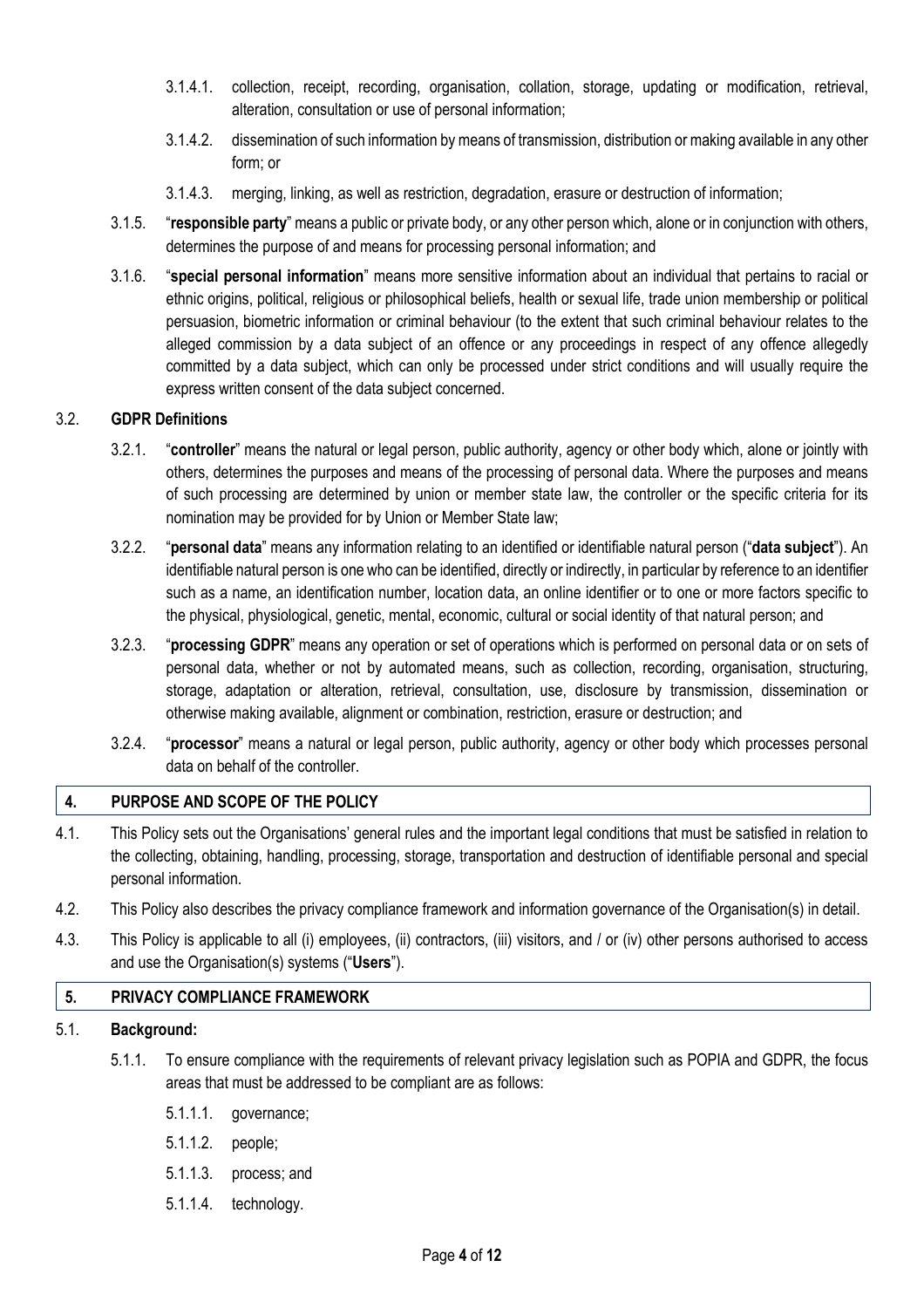## 5.2. **Privacy compliance framework:**

#### 5.2.1. **Focus on governance**:

- 5.2.1.1. The Organisations undertake to take accountability for their individual actions by implementing good corporate governance.
- 5.2.1.2. The focus on governance means that the Organisations will continually ensure that the Organisations policies, frameworks, and any other documents, structures and similar items are aligned with best practice guidelines in respect of data protection and that continued management of information processes takes place.

## 5.2.2. **Focus on process**:

- 5.2.2.1. The Organisations, to the extent necessary, undertake to implement processes to ensure that personal information is processed in line with relevant legislation.
- 5.2.2.2. This will include performing a Personal Information Impact Assessment ("PIIA"), as required by regulations promulgated under POPIA, and also developing and implementing the necessary policies and procedures and other control measures to ensure compliance with the relevant privacy legislation.

## 5.2.3. **Focus on people**:

- 5.2.3.1. Most information security breaches involve people in one way or another. The Organisations undertake to ensure that Users are made aware of their responsibilities in relation to processing personal information.
- 5.2.3.2. Users must undergo privacy and information security training at least annually and all new employees must be appropriately trained within 3 (Three) months of commencing employment with the relevant Organisation(s).

## 5.2.4. **Focus on technology**

5.2.4.1. To the extent that the Organisations have not already done so, the Organisations undertake to implement technology with appropriate security safeguards. The reference to 'technology" includes software, hardware and data specific requirements. Appropriate security technological safeguards must be in place where personal information is processed, stored and destroyed. To the extent that the Organisations have not already done so, the Organisations undertake to appoint a specialist in information technology ("IT") to set up and manage the Organisation's technology. This will be done either by in-house employees or by outsourcing this IT function to a compliant third party.

#### 5.2.5. **Review and audit:**

- 5.2.5.1. Review and continuous monitoring: The Organisations will ensure that, to the extent necessary, the following is reviewed and monitored on an ongoing basis:
	- 5.2.5.1.1. That the Organisation's governance processes are functioning as intended and that regular internal governance controls ("**IGC**") have been established;
	- 5.2.5.1.2. That the Organisation's processes have been reviewed on a regular basis and that all policies and procedures have been reviewed and updated at least annually;
	- 5.2.5.1.3. That the Organisation's other control measures that have been implemented are functioning as intended and that they are adequate and effective;
	- 5.2.5.1.4. That the Organisation's management and employees have been made aware and kept aware of how to process personal information and that a privacy awareness campaign has been developed and implemented;
	- 5.2.5.1.5. That the Organisation's safety and security technology areas have undergone annual vulnerability assessments and, where applicable, that penetration testing has been done. This also includes information security management.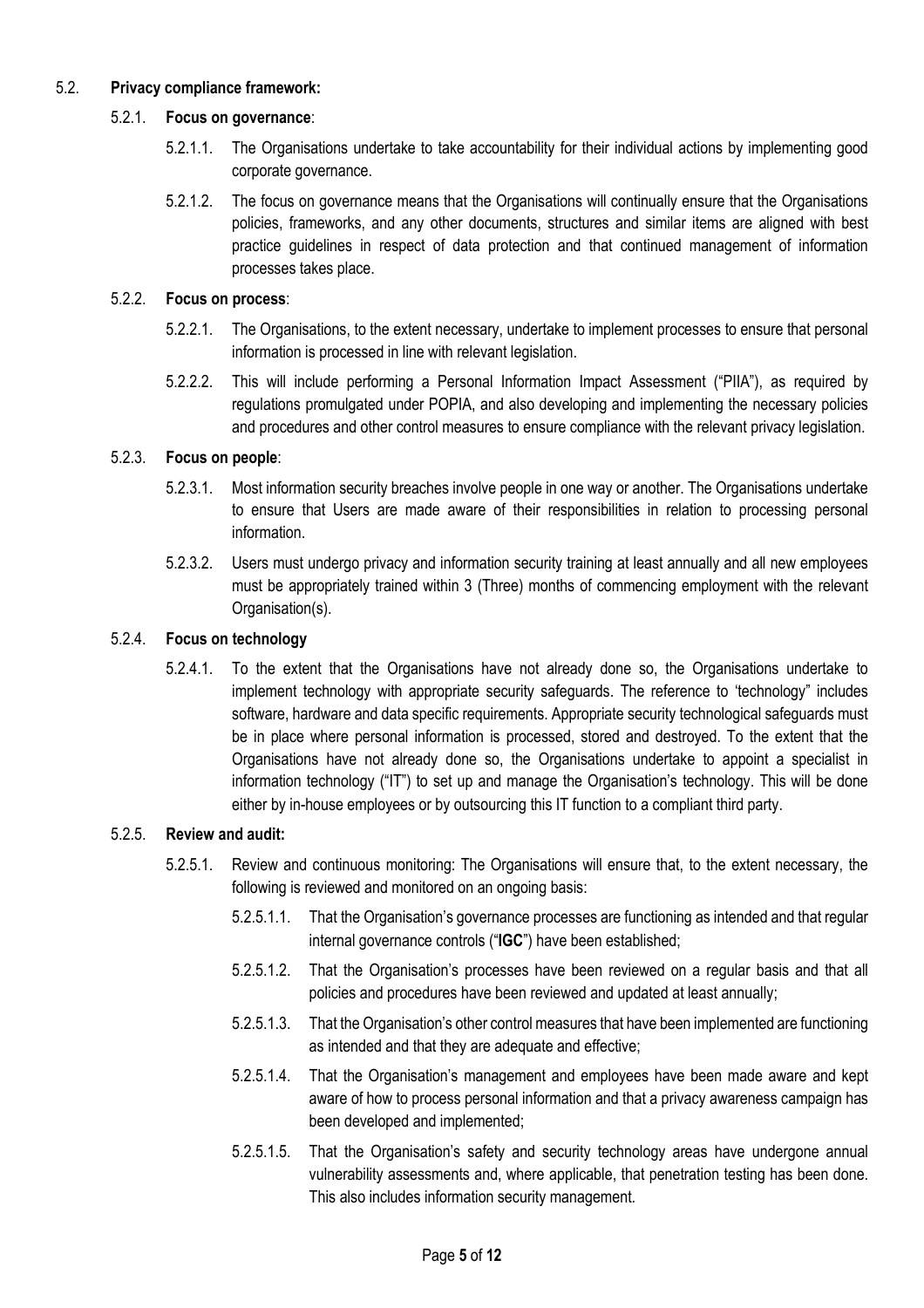#### 5.2.6. **Identify the gaps:**

- 5.2.6.1. On a regular basis, gaps or weaknesses ("**Gap/s**") should be identified and actions to mitigate such Gaps should be recorded in a Privacy Implementation Action Plan ("**PIAP**").
- 5.2.6.2. The Gaps should be prioritised and an accountable person should be appointed to rectify the Gaps.
- 5.2.6.3. A due date should be set by when the Gaps should be rectified.

#### 5.2.7. **Action the gaps:**

- 5.2.7.1. The Gaps should be actioned in accordance with the PIAP.
- 5.2.7.2. A specific responsible person should be identified to co-coordinate or perform an action and a due date to complete the action in question should also be set.
- 5.2.7.3. Where there is a specific due date set, the progress to address the Gaps should be reported to the information officer.

## 5.2.8. **Audit the implementation:**

- 5.2.8.1. The Organisation(s) undertake to review the efficacy of the controls implemented to address and rectify the Gaps that have been identified.
- 5.2.8.2. The Organisation(s) undertake to ensure that the abovementioned review is conducted by an independent party not involved in the initial implementation. Where it is not possible to appoint an independent party within the Organisation(s) concerned then the review may be outsourced to independent third party auditors.

## 5.2.9. **Assess the outcome:**

5.2.9.1. The Organisation(s) undertake to assess the outcome of the audit and determine what action must be taken, if any, to address the Gaps. Where the Gap has been addressed and rectified, it must be noted. Where there is additional work required to be done, it must be added to the PIAP.

#### 5.2.10. **Continuous reporting:**

5.2.10.1. The Organisations undertake to continuously report the status of the management of personal information to the Information Officer and, at least on a quarterly basis, to the board of directors of the Organisation(s) concerned.

#### <span id="page-5-0"></span>**6. INFORMATION GOVERNANCE**

# 6.1. **Information Officer:**

- 6.1.1. The responsibilities of the information officer designated in terms of the POPIA include:
	- 6.1.1.1. the encouragement of compliance, such as awareness and training, by the Organisation(s) concerned, taking into consideration all of the conditions for the lawful processing of personal information;
	- 6.1.1.2. ensuring compliance by the Organisation(s) with the provisions of POPIA;
	- 6.1.1.3. dealing with requests made to the Organisation(s) in terms of POPIA, such as requests made from data subjects to update or view their personal information;
	- 6.1.1.4. working with the information regulator ("Regulator") in relation to investigations; and
	- 6.1.1.5. the designation and delegation of relevant duties to deputy information officers appointed by the Organisation(s).
- 6.1.2. The responsibilities of the information officer have been expanded upon in the regulations promulgated under POPIA on 14 December 2018. In this regard, the information officer must ensure that: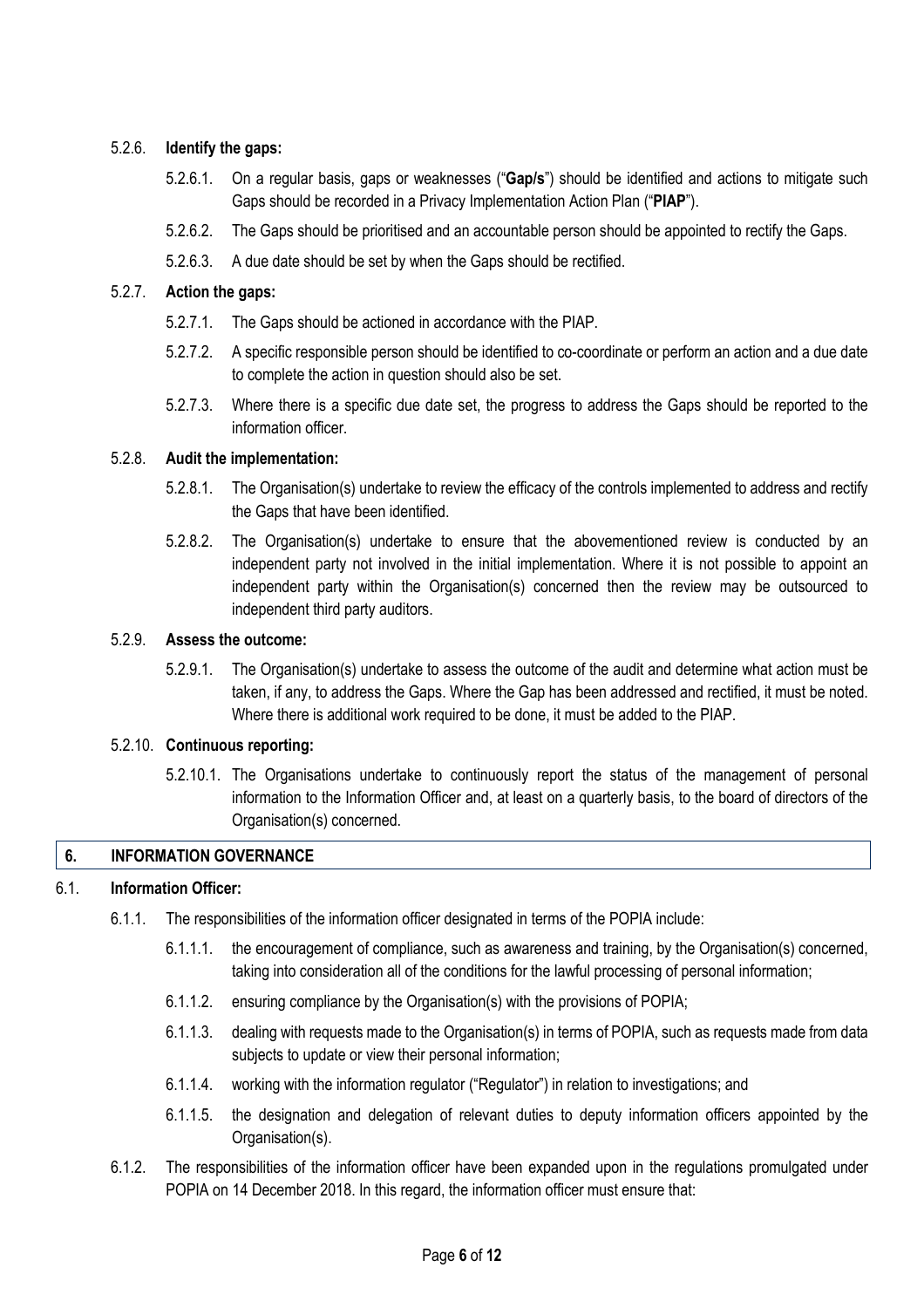- 6.1.2.1. a compliance framework is developed, implemented, monitored and maintained;
- 6.1.2.2. a PIIA is done to ensure that adequate measures and standards exist in order to comply with the conditions for the lawful processing of personal information;
- 6.1.2.3. a manual is developed, monitored, maintained and made available as prescribed in sections 14 and 51 of the Promotion of Access to Information Act 2 of 2000;
- 6.1.2.4. internal measures are developed, together with adequate systems, to process requests for information or access thereto; and
- 6.1.2.5. internal awareness sessions are conducted regarding (i) the provisions of POPIA, (ii) regulations promulgated in terms of POPIA, (iii) relevant industry codes of conduct, or (iv) information obtained from the Regulator.

# <span id="page-6-0"></span>**7. INFORMATION PROCESSING PRINCIPLES**

- 7.1. **POPIA:** The Organisations fully support and will endeavour at all times to comply with the 8 (Eight) protection principles of POPIA which are summarised below:
	- 7.1.1. **Accountability**: a responsible party must ensure that the information processing principles are complied with;
	- 7.1.2. **Processing limitation**: personal information must be processed lawfully and in a reasonable manner;
	- 7.1.3. **Purpose specification**: personal information must be obtained/ processed for specific lawful purposes;
	- 7.1.4. **Further processing limitation**: further processing of personal information must be in accordance or compatible with the purpose/s for which it was originally collected;
	- 7.1.5. **Information quality**: personal information must be complete, accurate, not misleading and kept up to date;
	- 7.1.6. **Openness**: personal information may only be processed by a responsible party who has taken reasonable steps to notify the data subject;
	- 7.1.7. **Security safeguards**: personal information must be kept secure, and its confidentiality and integrity must be maintained; and
	- 7.1.8. **Data subject participation**: a data subject has the right to request the responsible party to confirm, free of charge, whether or not the responsible party holds personal information, together with a description of the personal information held by such responsible party.

## 7.2. **ACCOUNTABILITY**

- 7.2.1. The provisions of POPIA are intended not to prevent the processing of personal information, but to make sure that a responsible party ensures that the information processing principles as set out in POPIA, and all the measures that give effect to the principles, are complied with.
- 7.2.2. The data subject must be told the identity of the responsible party (in this case, the relevant Organisation concerned) and the purpose for which personal information is to be processed by the Organisation(s).
- <span id="page-6-1"></span>7.2.3. This Policy, developed by the Organisations to protect privacy, is available at the Organisations principal holding company being ONE Property Holdings' website [https://oneholdings.co.za](https://oneholdings.co.za/) and at the address recorded in item 1.4 of the schedule. This Policy outlines the Organisation's commitment to privacy.

# 7.3. **PROCESSING LIMITATION**

- 7.3.1. For personal information to be processed lawfully, certain conditions have to be met. These may include, amongst other things, requirements that the data subject has consented to the processing, or that the processing is necessary for the legitimate interest of the responsible party or the party to whom the personal information is disclosed. When special personal information is being processed, in most cases the data subject's explicit consent to the processing of such special personal information will be required.
- 7.3.2. A responsible party must collect personal information directly from the data subject unless (i) information is in a public record, (ii) the data subject has consented, (iii) the collection of personal information does not prejudice the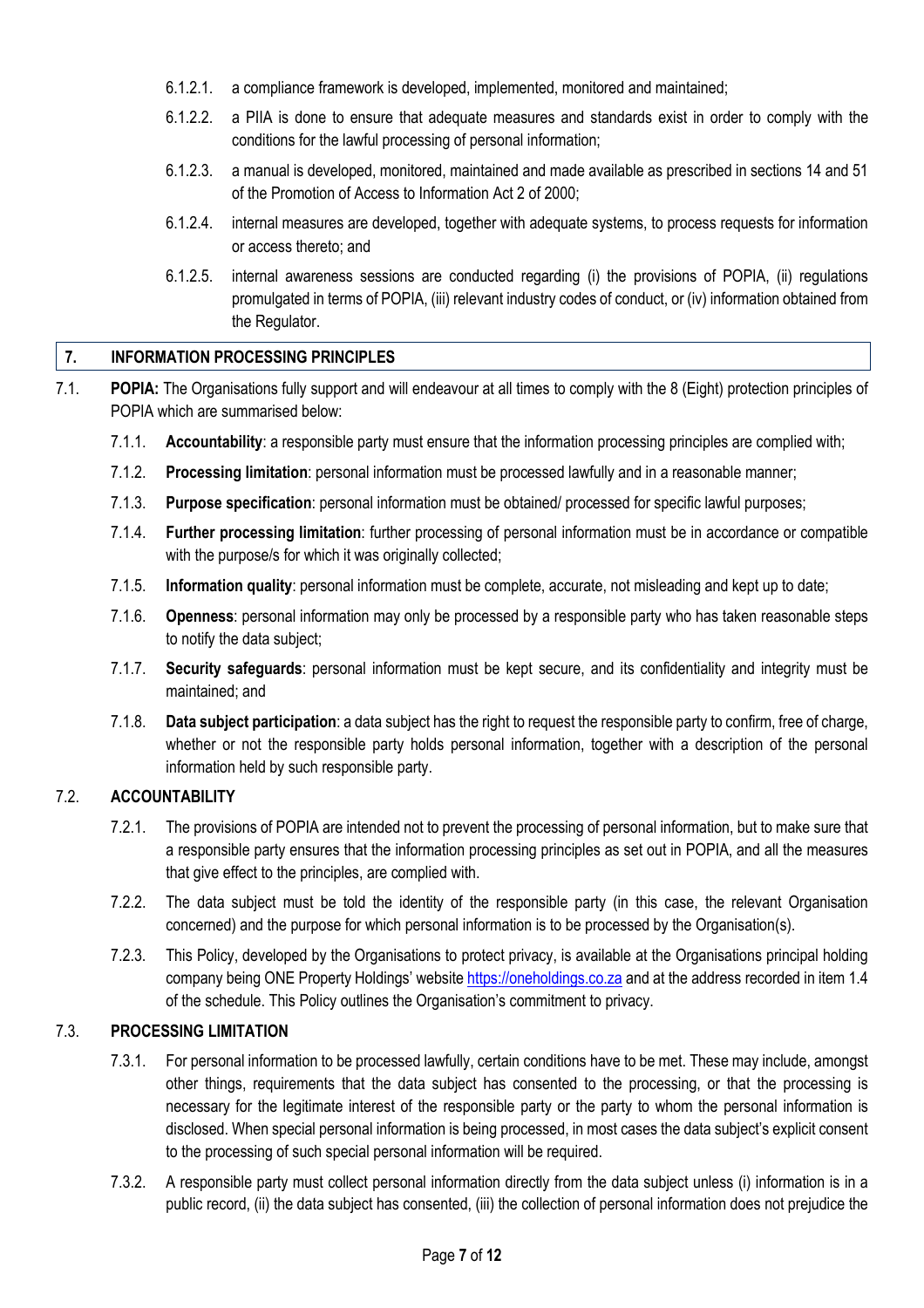legitimate interest of the data subject, or (iv) collection is necessary to comply with, or to avoid prejudice with or to the maintenance of, laws; to enforce legislation concerning the collection of revenue; for purposes of proceedings in a court; or in the interest of national security.

7.3.3. Where an Organisation processes personal information as a responsible party, the data subject should be informed of this fact. The data subject should also be informed for what purpose the personal information is being processed by that Organisation, and where or to whom such personal information may be disclosed or transferred. The Organisation has drafted a "Terms of Use" document which can be found online at the Organisation's website recorded in paragraph [7.2.3](#page-6-1) above, which outlines how and in what circumstances the Organisation(s) may use a person's information.

## 7.4. **PURPOSE SPECIFICATION**

- 7.4.1. Personal information may only be processed for a specific and lawful purpose, or for any other purpose specifically permitted by POPIA, and steps must be taken to ensure that the data subject is aware of the purpose of the collection of the personal information. The Organisation(s) undertakes not to (i) collect personal information for one purpose and then use the personal information for another purpose, or (ii) retain personal information for any longer than is necessary for achieving the purpose for which the information was collected.
- 7.4.2. Personal information should only be collected to the extent that it is required for the specific purpose communicated to the data subject. Any personal information which is not necessary for that purpose should and will not be collected by the Organisation concerned.
- 7.4.3. If it becomes necessary to change the purpose for which the personal information is processed, the data subject will be informed of the new purpose before any processing occurs. Any employee personal information collected by an Organisation will be used for ordinary human resources purposes. Where there is a need to collect employee personal information for any other purpose, the Organisation concerned will notify the employee in question of this and, where it is appropriate and practicable, the Organisation concerned will get the employee's consent prior to such processing.
- 7.4.4. Where an Organisation collects personal information directly from a data subject, the personal information collected and processed by that Organisation, such as identity number, proof of address and the like, will only be used for the required purpose.

# 7.5. **FURTHER PROCESSING LIMITATION**

- 7.5.1. Personal information should not be kept longer than is necessary for the purpose for which it was collected. For guidance in relation to a particular personal information retention period, a User should contact the Organisation concerned. The Organisations have various legal obligations to keep certain personal information of Users for a specified period of time. In addition, the Organisations may need to retain personal information for a period of time to protect their legitimate commercial and other interests.
- 7.5.2. The Organisations will not use any personal information for any purpose other than that for which it received the information in the first place, unless any further processing of such information is compatible with the original purposes for which the information was collected.

# 7.6. **INFORMATION QUALITY**

- 7.6.1. Personal information must be complete, accurate, and kept up to date. Personal information which is incorrect or misleading is not accurate and steps will be taken to check the accuracy of any personal information at the point of collection and at regular intervals afterwards. Inaccurate or out-of-date personal information will be destroyed. Employees should ensure that they notify internal management of any relevant changes to their personal information so that it can be updated and maintained accurately.
- 7.6.2. All personal information which is in paper form should be destroyed only by shredding. If the personal information is held electronically, the Organisation concerned must ensure that a reputable service provider destroys the personal information so that there is no future record of the information and the Organisation must obtain an undertaking from the applicable service provider in this regard.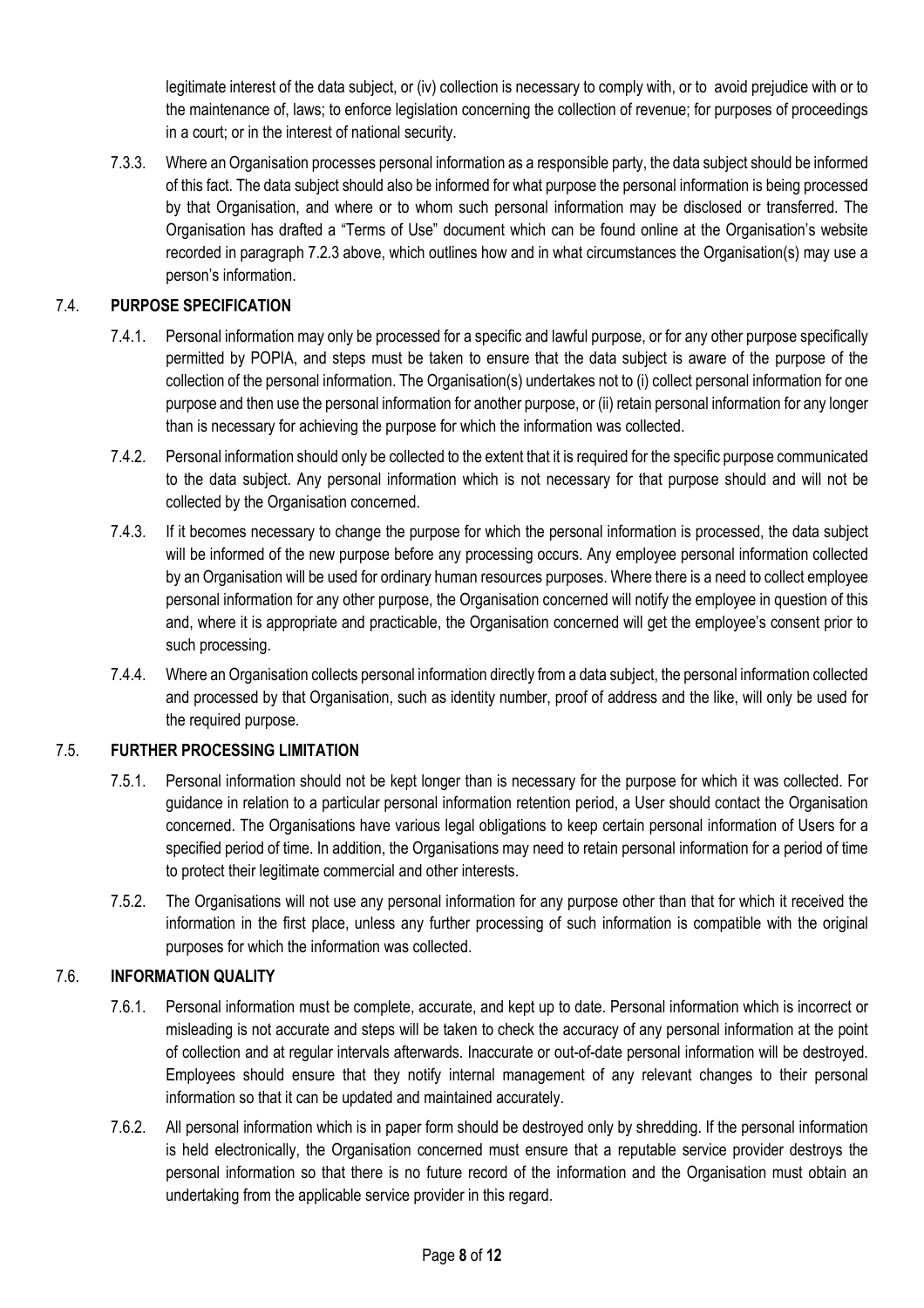# 7.7. **OPENNESS**

- 7.7.1. Personal information may only be processed by an Organisation if the Organisation concerned has notified the data subject that the Organisation concerned has obtained the information from legitimate sources.
- 7.7.2. In cases where an Organisation works directly with a data subject, the Organisation concerned will take reasonable, practicable steps to ensure that the data subject is aware of the following:
	- 7.7.2.1. What information is being collected and, where it is not collected from the data subject, the source of the information;
	- 7.7.2.2. The full name and addresses of the Organisation;
	- 7.7.2.3. The purpose for which the information is being collected;
	- 7.7.2.4. Whether supplying the personal information to the Organisation is voluntary or mandatory;
	- 7.7.2.5. The consequences of failure to provide the information;
	- 7.7.2.6. The applicable law authorising or requiring the collection of the information;
	- 7.7.2.7. The right to lodge a complaint against the Organisation with the Regulator; and
	- 7.7.2.8. Any further relevant information, such as recipient or category of recipients of information, nature of information, existence of the right of access and the right to rectify information collection.

## 7.8. **SECURITY SAFEGUARDS**

- 7.8.1. The Organisations and their employees must ensure that appropriate security measures are taken against unlawful or unauthorised processing of personal information, and against the accidental loss of, or damage to, personal information.
- 7.8.2. The Organisations will put in place procedures and technologies to maintain the security of all personal information. Personal Information may only be transferred to an operator if the operator has agreed to comply with those procedures and policies or has adequate security measures in place.
- 7.8.3. Users may refer to the Organisation's information security and related policies for further information concerning the Organisation's security safeguards.
- 7.8.4. The following principles must be maintained by the Organisations:
	- 7.8.4.1. **Confidentiality**: that only people who are authorised to use the personal information in question can access it. The Organisations will ensure that only authorised persons have access to an employee's personnel file and any other personal or special information held by the relevant Organisations. Employees are required to maintain the confidentiality of any personal information and / or special personal information that they have access to.
	- 7.8.4.2. **Integrity**: that proper security safeguards are in place to ensure the maintenance and assurance, of the accuracy and consistency of information / data over its entire life cycle.
	- 7.8.4.3. **Availability**: that authorised users should be able to access the personal information if they need it for an authorised purpose.
- 7.8.5. Examples of security procedures at the Organisations include:
	- 7.8.5.1. Secure lockable desks and Cupboards desks and cupboards must be kept locked if they hold confidential personal identifiable information of any kind;
	- 7.8.5.2. Methods of Disposal paper documents must be shredded. CD ROMs and USB keys should be physically destroyed when they are no longer required;
	- 7.8.5.3. Equipment data users must ensure that individual computer monitors do not show confidential information to passers-by and that they log off from their computer when it is left unattended; and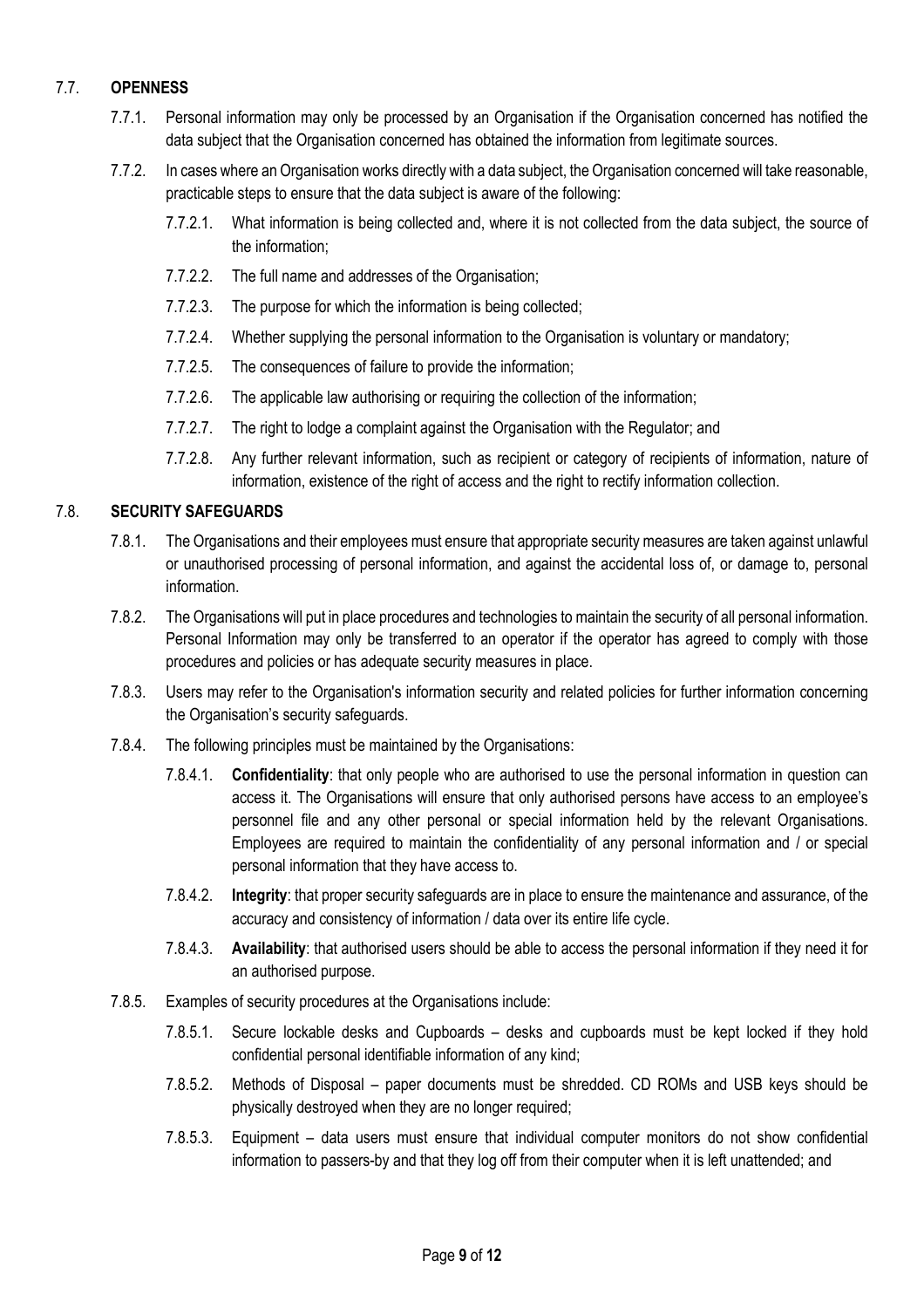- 7.8.5.4. User Management any access to the Organisation's database is logged by the Organisation concerned through a username and password system. Any changes / updates / uploads to the system are constantly tracked.
- 7.8.6. Where there are reasonable grounds to believe that the personal information of a data subject has been accessed or acquired by any unauthorised person, the Organisation concerned or any third party processing personal information under the authority of that Organisation, must notify the Regulator and the data subject as soon as is reasonably possible, taking into consideration the time that is taken by the Organisation concerned to determine the scope of the breach and to restore the integrity of its information systems.
- 7.8.7. Any notification to a data subject must be in writing and communicated to the data subject in at least one of the following ways:
	- 7.8.7.1. Mailed to the data subjects last known physical or postal address;
	- 7.8.7.2. Sent by email to the data subjects last known email address;
	- 7.8.7.3. Placed in a prominent position on the website of the Organisation;
	- 7.8.7.4. Published in the news media; or
	- 7.8.7.5. As directed by the Regulator.
- 7.8.8. The notification referred to above must provide sufficient information to all the affected data subjects to take protective measures against the potential consequences of the security compromise including:
	- 7.8.8.1. a description of the possible consequences of the security compromise;
	- 7.8.8.2. a description of the measures that the relevant Organisation intends to take or has taken to address the security compromise;
	- 7.8.8.3. a recommendation with regard to the measures to be taken by the data subject to mitigate the possible adverse effects of the security compromise; and
	- 7.8.8.4. if known to the relevant Organisation, the identity of the unauthorised person who may have accessed or acquired the personal information in question.

# 7.9. **DATA SUBJECT PARTICIPATION**

- 7.9.1. A formal request from a data subject for information that an Organisation holds about them must be made in writing, accompanied with adequate proof of identification (in most instances, a certified copy of the individual's identity document or passport and proof of residence will be sufficient).
- 7.9.2. Any employees who receive a written request in respect of data held by an Organisation must forward it to the information officer immediately.
- 7.9.3. Any individual requesting personal information that may be held by an Organisation will be referred by the relevant employee to whom the request was made to the information officer, who will process the request. The information officer will either process the request directly, or will direct such employee to request a certified copy of the individual's identity document or passport as well as proof of address. Once this is received, the employee will then be authorised to release the personal information to the individual. The employee must:
	- 7.9.3.1. record the request in the request register / system; and
	- 7.9.3.2. safely store the certified copy of the identity document and passport either in a file in a locked cupboard (if in paper format) or online in an encrypted folder which cannot be accessed by unauthorised personnel. Storage of these documents should be kept for 1 (one) year, after which they must be properly destroyed.
- 7.9.4. Any employee dealing with telephonic enquiries from data subjects should guard against disclosing any personal information held by an Organisation over the phone. In particular, the employee must: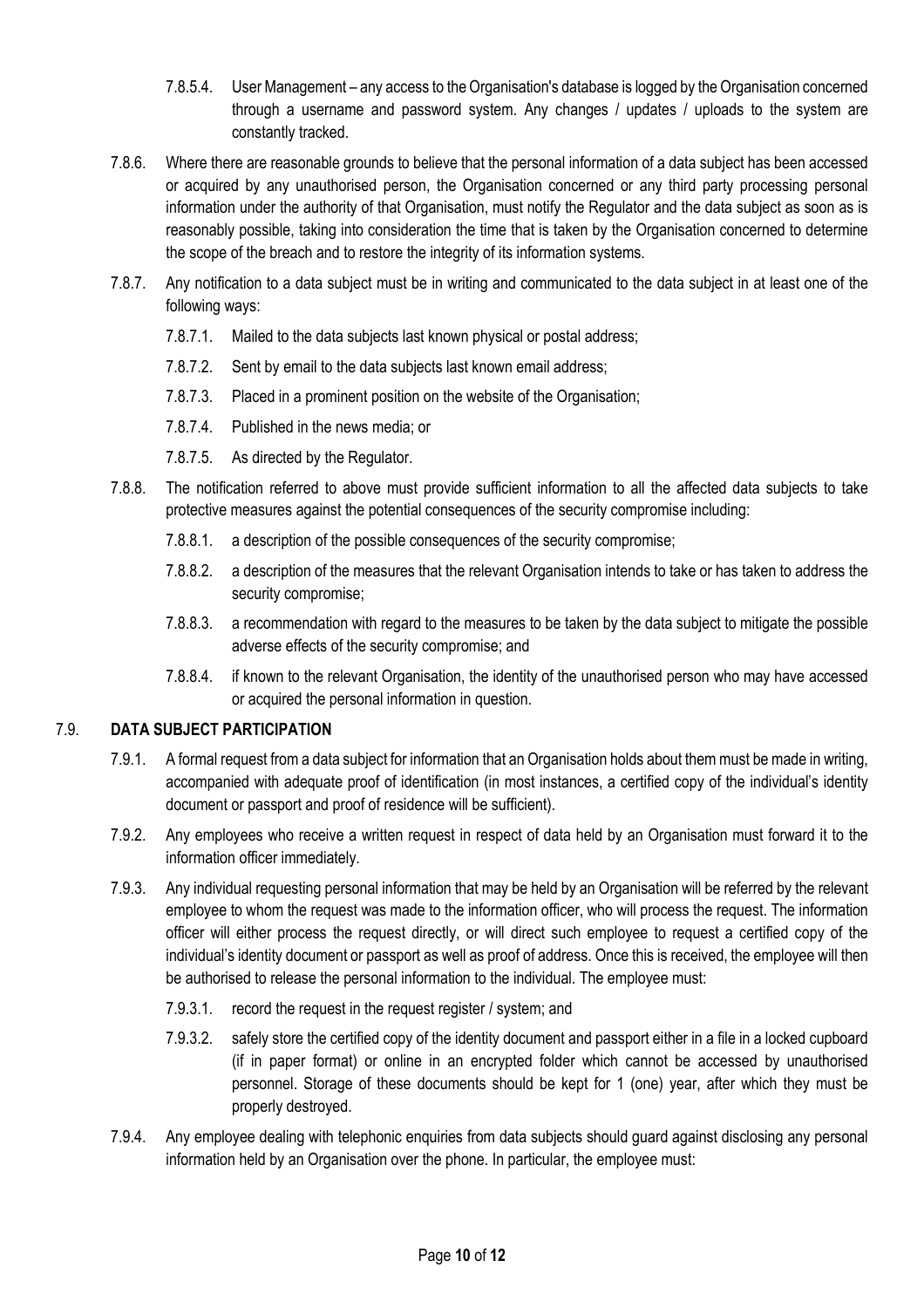- 7.9.4.1. check the identity of the caller to ensure that information will only be given to a person who is entitled to that information – this can be accomplished by confirming: identity number, date of birth, address, cell phone number and the like;
- 7.9.4.2. request that the caller put their request in writing if the employee is not completely sure about the identity of the caller and in circumstances where the identity of the caller cannot be verified. In these circumstances, the employee should also request that a certified copy of the identity document / passport of the individual is provided before information is released;
- 7.9.4.3. refer the request to their manager for assistance in difficult situations. No employee should feel forced to disclose personal information; and
- 7.9.4.4. where a request has been made in terms of this section, and personal information is communicated to the data subject, the data subject must be advised of their right to request the correction of the information.
- 7.9.5. The data subject may request that an Organisation correct or delete personal information which is inaccurate, irrelevant, excessive, out of date, incomplete, misleading or obtained unlawfully, or to destroy such record of personal information. If such a request is made, the Organisation concerned must send this request to the appropriate party within the Organisation who should then correct the information, destroy or delete it, and provide the data subject with credible evidence that this has been done.

## 7.10. **GDPR**

- 7.10.1. The Organisations fully supports and will endeavour to comply with the 6 (Six) protection principles of the GDPR which are summarised below:
	- 7.10.1.1. **Lawfulness, fairness and transparency**: The personal information of the European citizens will be processed lawfully, fairly and in a transparent manner in relation to the data subject.
	- 7.10.1.2. **Purpose limitation**: The personal information of the European citizens will be collected for specified, explicit and legitimate purposes and not further processed in a manner that is incompatible with those purposes. Further processing for achieving purposes in the public interest, scientific or historical research purposes or statistical purposes shall, in accordance with Article 89(1), not be considered to be incompatible with the initial purpose.
	- 7.10.1.3. **Data Minimisation**: The personal information of the European citizens will be adequate, relevant and limited to what is necessary in relation to the purposes for which they are processed.
	- 7.10.1.4. **Accuracy**: The personal information of the European citizens will be accurate and, where necessary, kept up to date. Every reasonable step must be taken to ensure that personal data that is inaccurate, having regard to the purpose for which it is processed, is erased or rectified without delay.
	- 7.10.1.5. **Storage Limitation**: The personal information of the European citizens will be kept in a form which permits identification of data subjects for no longer than is necessary for the purposes for which the personal data is processed. Personal data may be stored for longer periods insofar as the personal data will be processed solely for archiving purposes in the public interest, scientific or historical research purposes or statistical purposes in accordance with Article 89(1), subject to implementation of the appropriate technical and organisational measures required by this Regulation in order to safeguard the rights and freedoms of the data subject.
	- 7.10.1.6. **Integrity and Confidentiality**: The personal information of the European citizens will be processed in a manner that ensures appropriate security of the personal data, including protection against unauthorised or unlawful processing and against accidental loss, destruction or damage, using appropriate technical or organisational measures.

#### <span id="page-10-0"></span>**8. REVIEW OF POLICY**